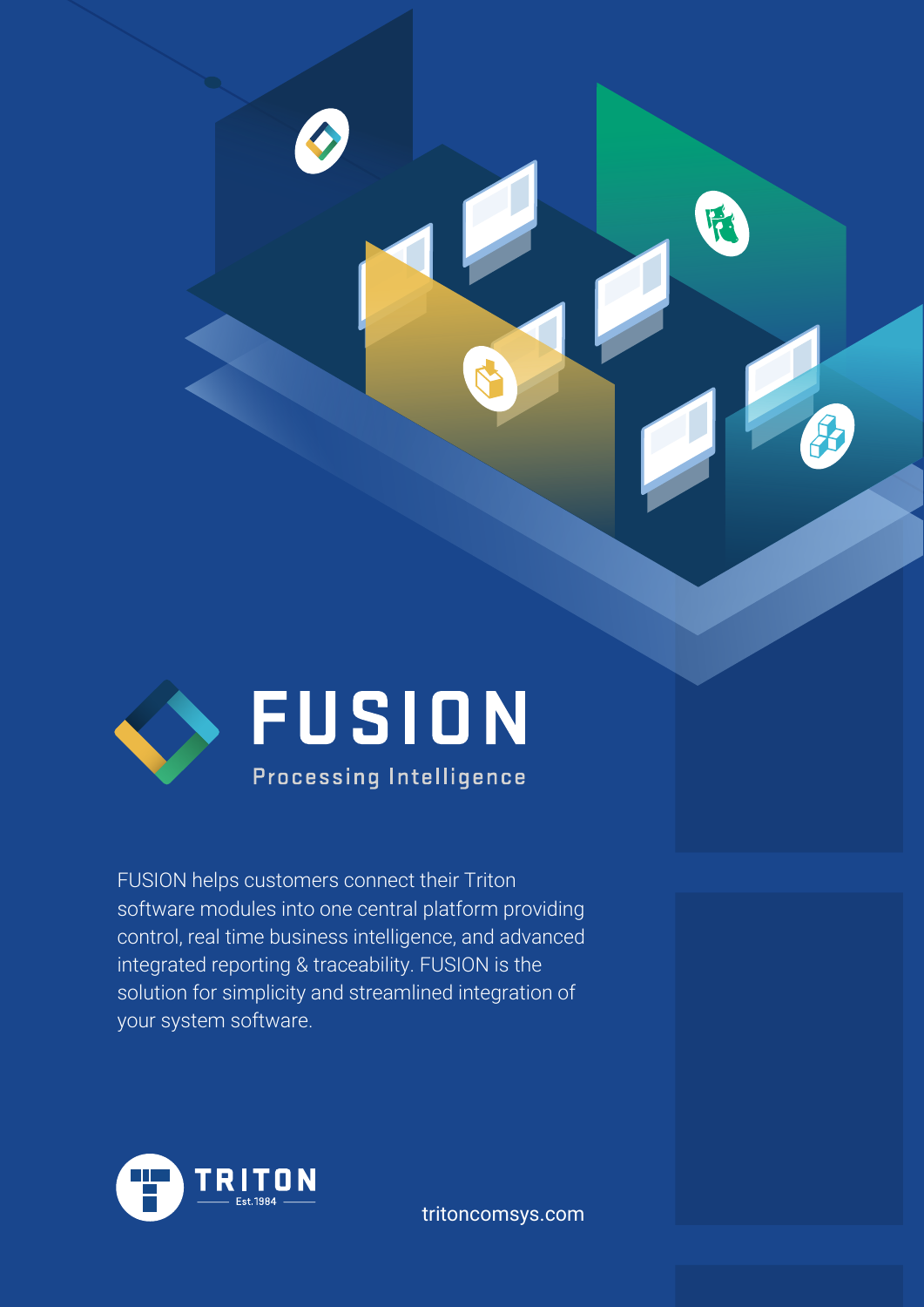FUSION seamlessly links Triton software modules together into one platform opening a world of possibilities to control, report and view food your processing operations in real time. Whether connecting two modules together, or many modules from multiple sites, FUSION is the solution to centrally combine software modules together and unlock the potential of your food processing operation.



## Multi Module, Multi Site Connection

Harness the potential of your operation with FUSION View. Create real time graphical views of your operation from a single module or combine information from multiple modules and sites with practically unlimited combination options. Create views the way you want with a range of real time graphs, dials, running totals and many more graphical display options. Access in real time on the go with your smart phone or tablet, at the office on your PC, and on the plant floor on large displays.



### FUSION View – Real Time Business Intelligence

Be informed with FUSION Intelligence, an advanced integrated reporting module with a range of standard reports and a custom report creator, enabling customers to make their own custom reports the way they want. FUSION makes it possible to combine data from multiple modules and sites enabling customers to always be informed of critical metrics specific to their operation.



## FUSION Intelligence – Reporting

### Central Control Functions



**Designed from the ground up**, FUSION pulls together Triton modules into one user friendly platform where everything can be accessed and viewed in one central location.

# H

FUSION provides a range of central control functions for certain modules and tasks. These include kill agenda, centralised specifications and more. The list is growing each day as new functionality is continually added to the solution.



### Access from Anywhere

Access FUSION from practically any location with smart phones, tablets, PCs, or any device with a browser, including large screen displays on production floors or anywhere within your operation. Whether you are on the go or at your desk you can access anything you need with the device of your choice.

FUSION provides unparalleled traceability for your operation by linking data from animal to carcass (and inventory) to carton to order, making it easy to know what was produced from where, and its current location

## ъ.

## Third Party Integrations

FUSION has a well documented API providing easy connection to other systems including ERP, accounting, quality management systems and more.

## $\overline{\mathbf{Y}}$

## **Scalability**

Whether you want to add Triton processing modules as your operations expands, or adding an entire new site, FUSION is simple and easy to scale with modules and sites seamlessly and easily added. Scaling your operational software with FUSION has never been easier.

**Primary Processing**

**Secondary Processing**



## $\bullet$ **Traceability**